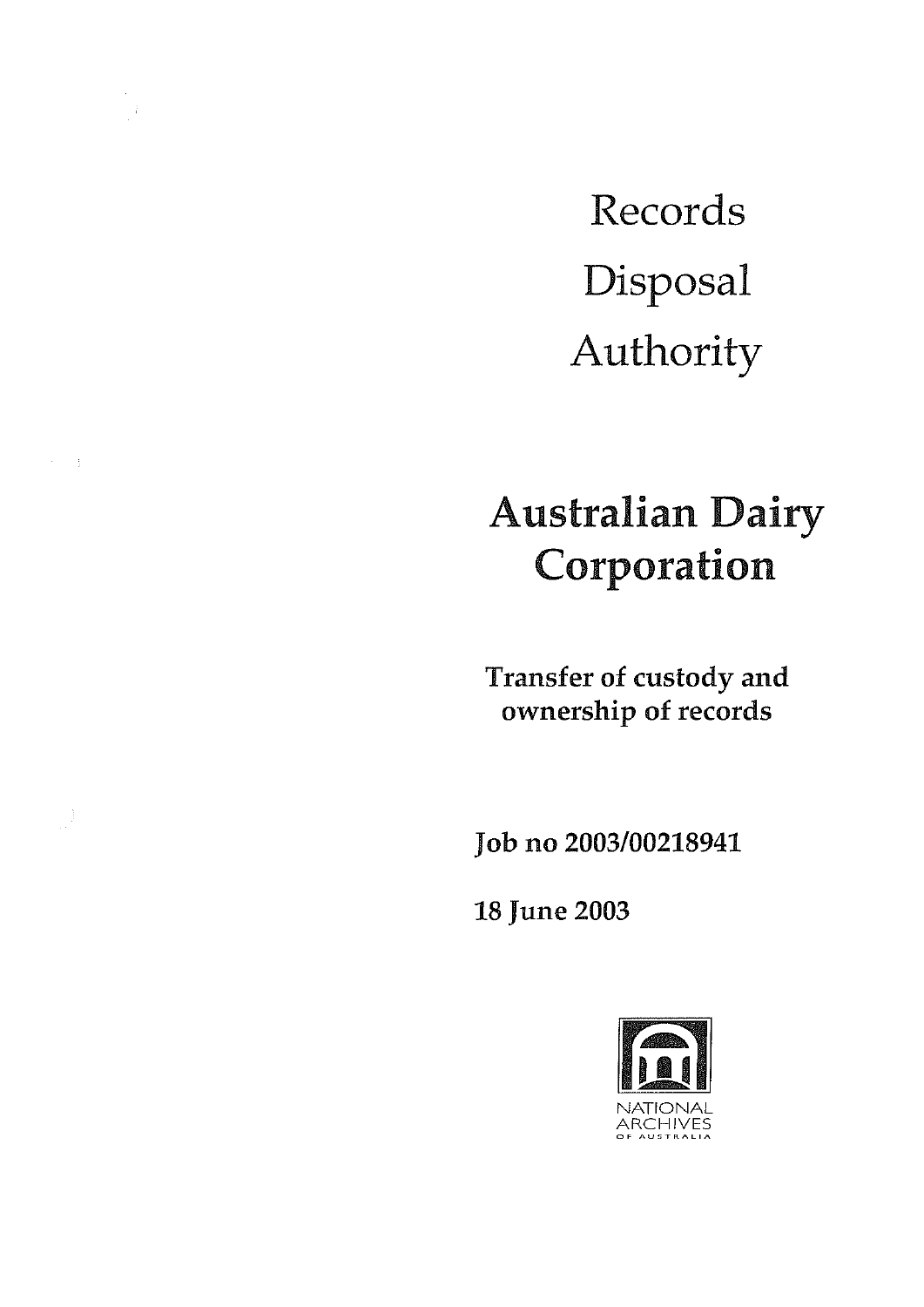© Commonwealth of Australia 2003

 $\frac{1}{2}$ 

 $\frac{1}{2}$ 

This work is copyright. Apart from any use as permitted under the *Copyright Act* 1968,no part may be reproduced by any process without prior written permission from the National Archives of Australia. Requests and inquiries concerning reproduction and rights should be directed to the Publications Manager, National Archives of Australia, PO Box 7425, Canberra Mail Centre ACT 2610, Australia.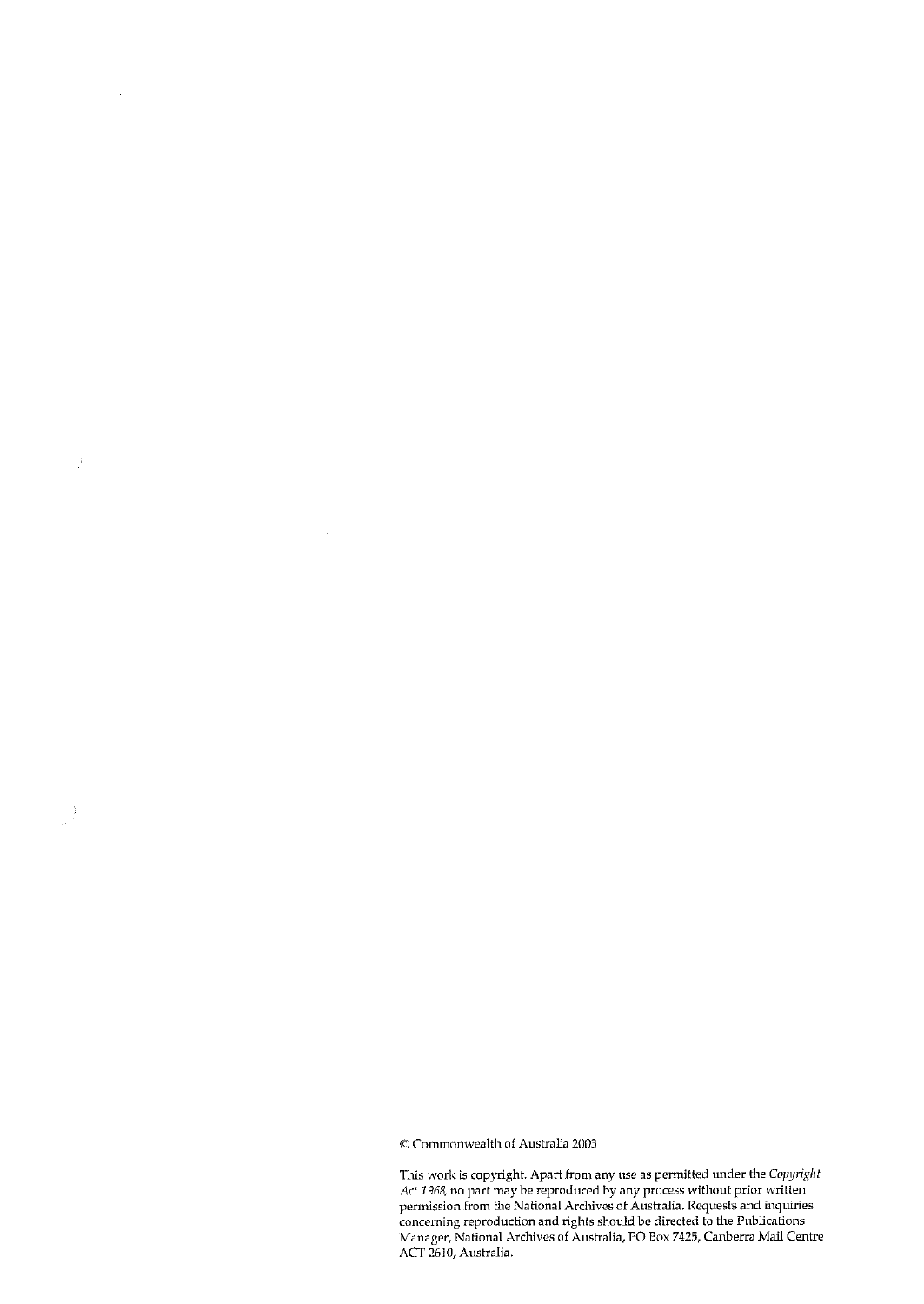$\hat{\mathcal{A}}$ 

### **CONTENTS**

 $\mathbb{R}^d$  )

 $\frac{1}{2}$ 

| <b>INTRODUCTION</b>                           | 5 |  |
|-----------------------------------------------|---|--|
|                                               |   |  |
| Disposal Authorisation                        | 5 |  |
| Purpose of this Authority                     | 5 |  |
| Using this Authority                          | 5 |  |
| Conditions attached to the Disposal Authority | 5 |  |
| Amendment of this Authority                   | 6 |  |
|                                               |   |  |
| <b>CONTACT INFORMATION</b>                    | 6 |  |
| <b>AUTHORISATION</b>                          | 7 |  |
| <b>APPLICATION</b>                            | 8 |  |
| <b>CLASSES</b>                                | 9 |  |

 $\hat{\boldsymbol{\theta}}$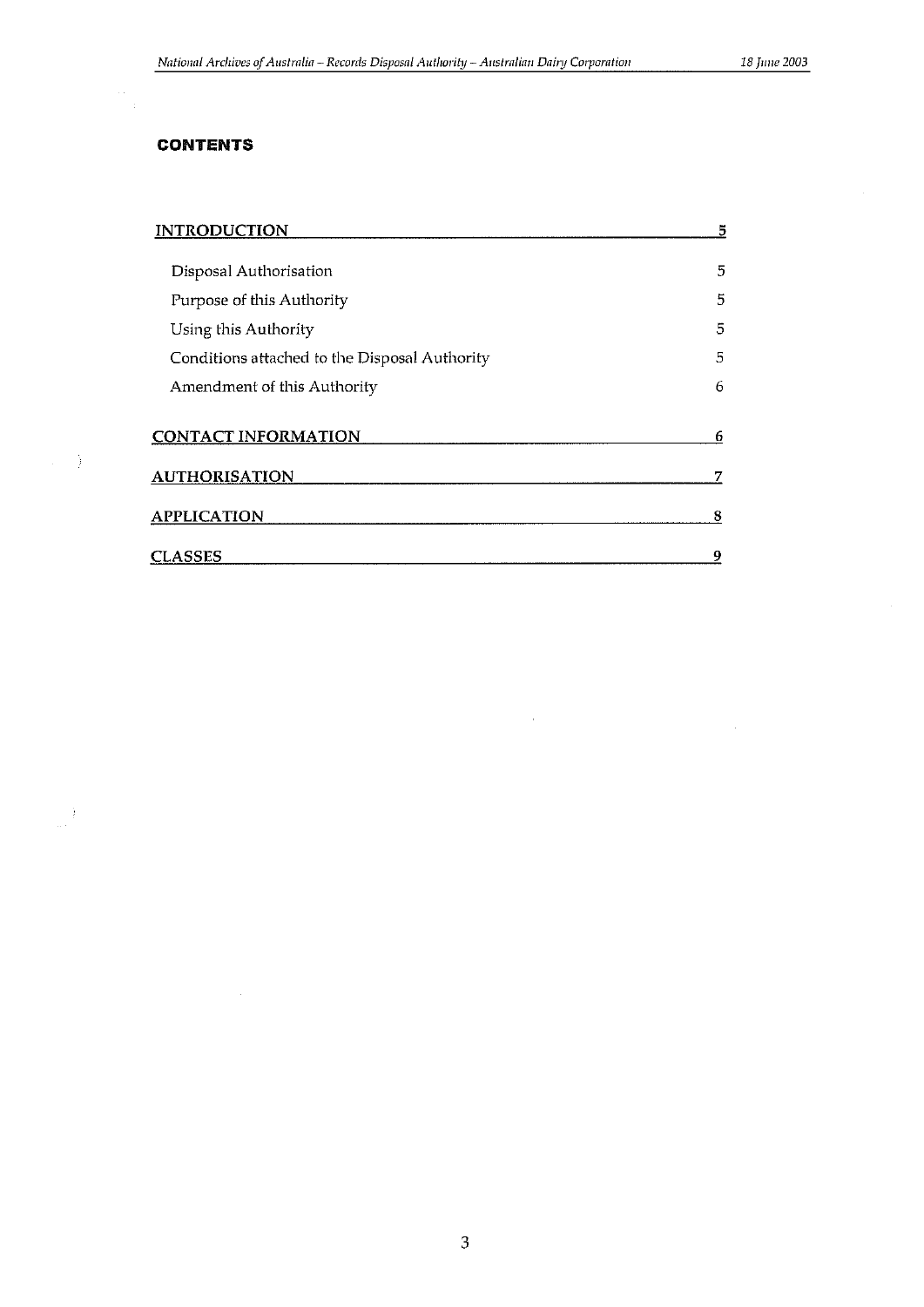$\hat{\lambda}$ 

[This page left intentionally blank]

 $\frac{1}{\sqrt{2}}$ 

 $\begin{pmatrix} 1 \\ 0 \\ 0 \end{pmatrix}$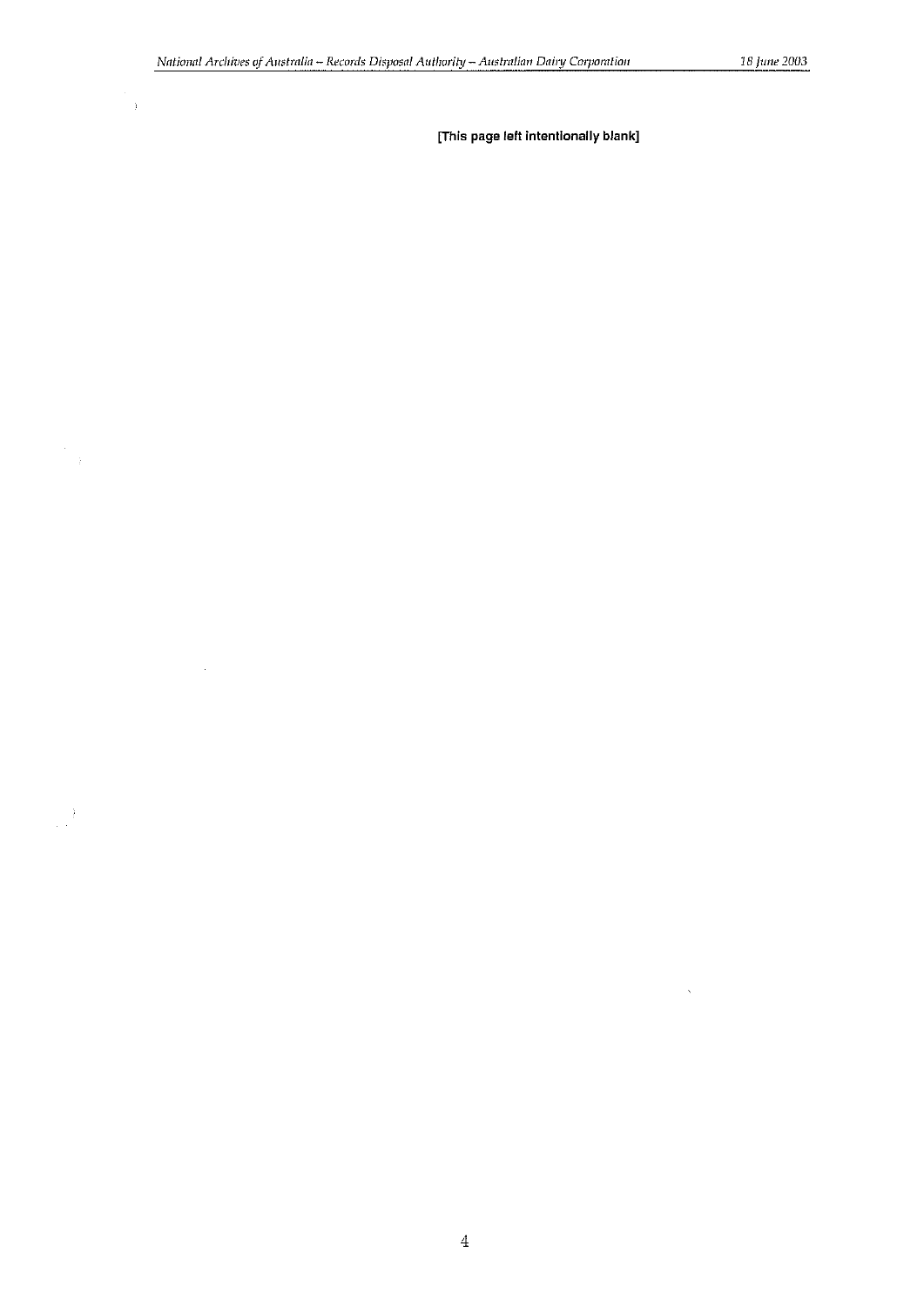### **INTRODUCTION**

#### **Disposal authorisation**

Section 24 of the *Archives Act* 1983 provides that records are not to be disposed of without the consent of the Archives unless the action of disposal is positively required by law, or takes place in **accordance with a normal administrative practice of which the Archives does not disapprove.**  Advice on the provisions of the Archives Act can be obtained from any National Archives office.

#### Purpose of this authority

This authority authorises the transfer of custody or ownership, or other disposal, of Commonwealth records as required by the Archives Act.

#### Using this authority

This authority covers records controlled by the agency and applies only to the records or classes of records described in the authority.

This authority is to be used to determine the custody or ownership of Commonwealth records. This is done by a process known as 'sentencing'. Sentencing involves the examination of records in order to identify the individual disposal class to which they belong. This process enables the sentencing officer to determine the appropriate disposal action for the records. Advice on sentencing can be obtained from your nearest National Archives office.

This authority authorises the transfer of custody and ownership of records out of the Commonwealth that are covered by the specified classes and date ranges of those classes. All other records of the agency that fall outside the scope of these classes and date ranges remain Commonwealth records.

Records remaining in Commonwealth custody should be sentenced in accordance with the Administrative Functions Disposal Authority issued by the National Archives to cover housekeeping and other records common to most Commonwealth agencies and other specific Records Disposal Authorities issued to the agency. Records selected as national archives should be transferred into the custody of the National Archives, The Archives no longer accepts records which have not been sentenced in accordance with valid Records Disposal Authorities. Commonwealth agencies may withdraw records for official reference purposes through the **lending service.** 

#### Conditions attached to the disposal authority

In some circumstances, it may be necessary for the relevant Commonwealth agency to enter into contractual arrangements with the body taking custody or ownership of the records to ensure that the ongoing needs of the Commonwealth are protected. The contract may include clauses to:

- recover records at the completion of the contract, or at any other reasonable time
- ensure that the records are appropriately managed and maintained
- protect the security of the records
- ensure compliance with the provisions of the Privacy Act 1988 as if the custodian was the 'Record Keeper' in accordance with that Act
- **• prevent unauthorised disclosure of information, in accordance with the provisions of the**  Crimes Act 1914 and any legislation relevant to your agency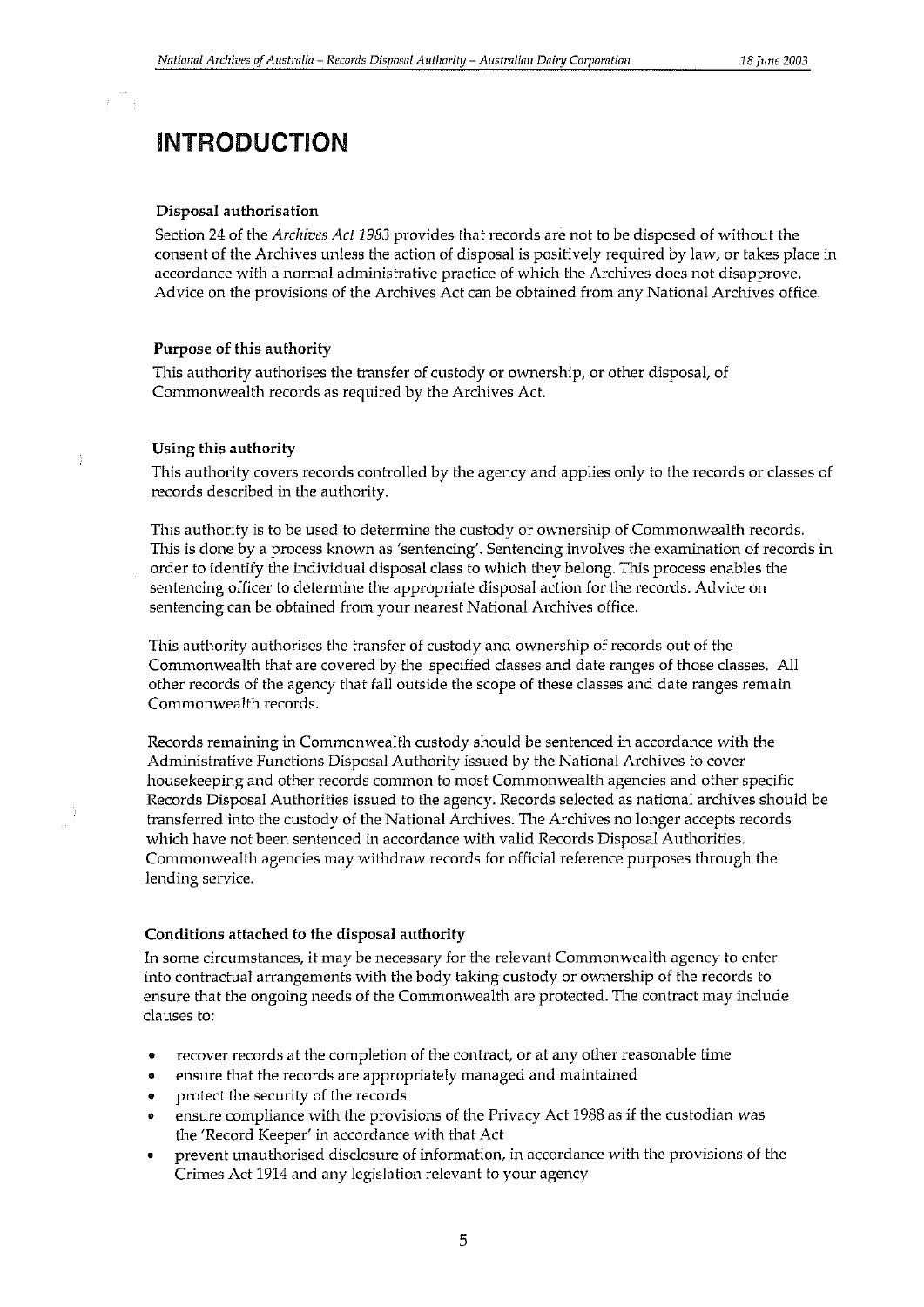- provide for reasonable access to the records by the Commonwealth and its authorised agents
- limit the use of the records to legitimate purposes under the terms of the contract

You should seek specific legal advice on these matters.

#### Amendment of this authority

An amendment of this authority must be approved by the National Archives. Officers using the authority should advise the National Archives of any changes considered desirable.

#### CONTACT INFORMATION

 $\frac{1}{\sqrt{2}}$ 

#### 1. For changes to this RDA contact the Canberra Office of the National Archives of Australia: Queen Victoria Terrace Tel: (02) 6212 3610

Parkes ACT 2600 Canberra Mail Centre

PO Box 7425 **Email:** recordkeeping@naa.gov.au

ACT 2610 Website: www.naa.gov.au

2. For sentencing advice contact your local office of the National Archives. The address and phone number of your local office can be found at the National Archives web-site address above.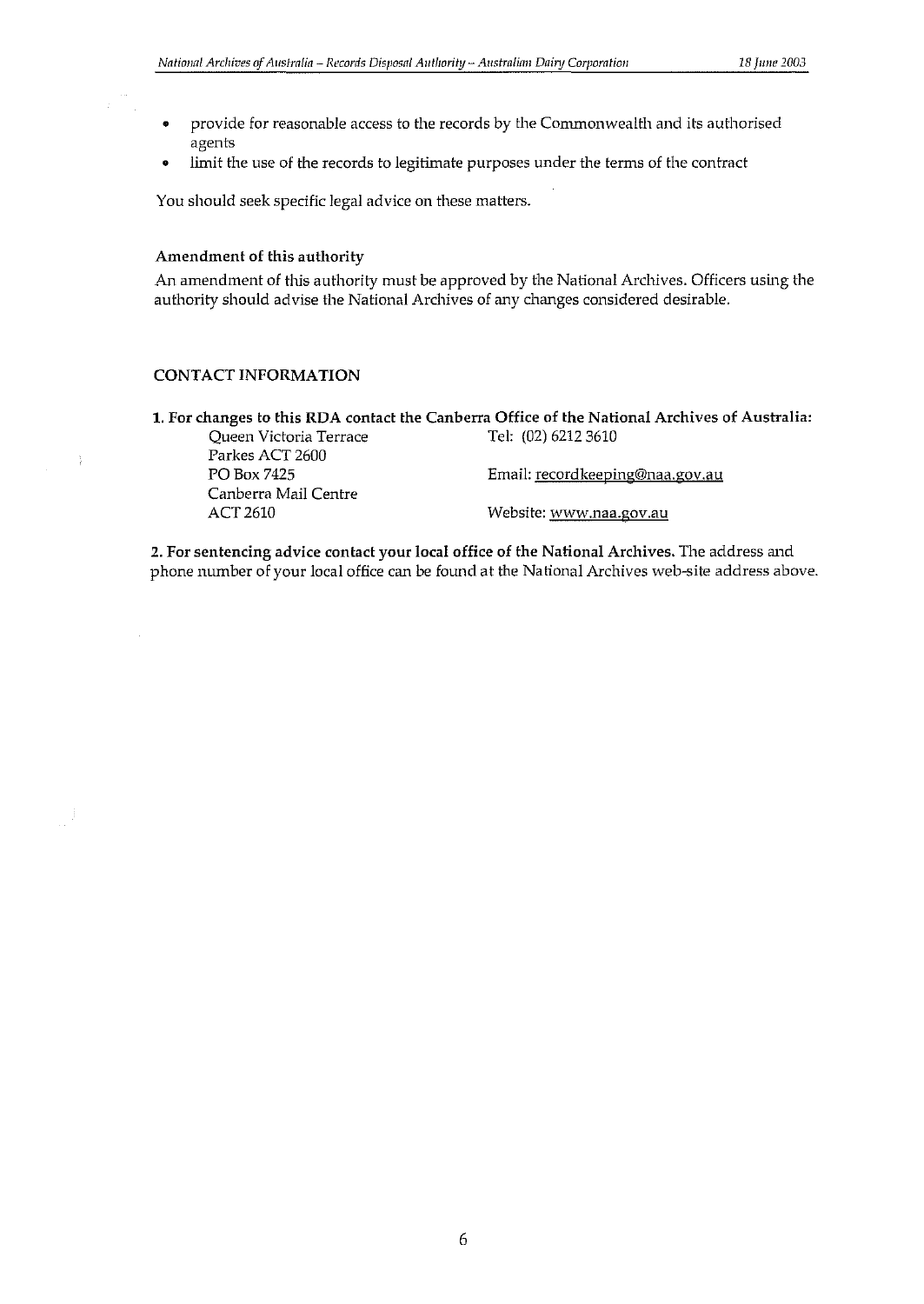### RDAJob No 2003/00218941

### **AUTHORISATION**

RECORDS DISPOSAL AUTHORITY

Person to whom notice of authorisation is given:

The Secretary Agriculture, Fisheries and Forestry-Australia **Edmund Barton Building Broughton Street BARTON ACT 2601** 

**All Castle** 

augusta 16

| <b>Purpose</b> | AUTHORISES ARRANGEMENTS FOR THE DISPOSAL OF                  |  |
|----------------|--------------------------------------------------------------|--|
|                | RECORDS IN ACCORDANCE WITH SECTION 24(2)(b) OF               |  |
|                | THE ARCHIVES ACT 1983                                        |  |
|                |                                                              |  |
|                |                                                              |  |
|                | Records of the Australian Dairy Corporation described in the |  |
| Appheitons     | disposal classes in this authority.                          |  |
|                |                                                              |  |

This authorisation applies to only the disposal of the records described on the authority in accordance with the disposal action specified on the authority. The authority will apply only if disposal takes place with the consent of the agency that is responsible at the time of disposal for the functions documented in the records concerned.

Authorising Officer, National Archives of Australia

houte als Vere

Venetia Beale Director, Recordkeeping Implementation Date of Issue 18 June 2003

Date of Amendment

**Expiry Date**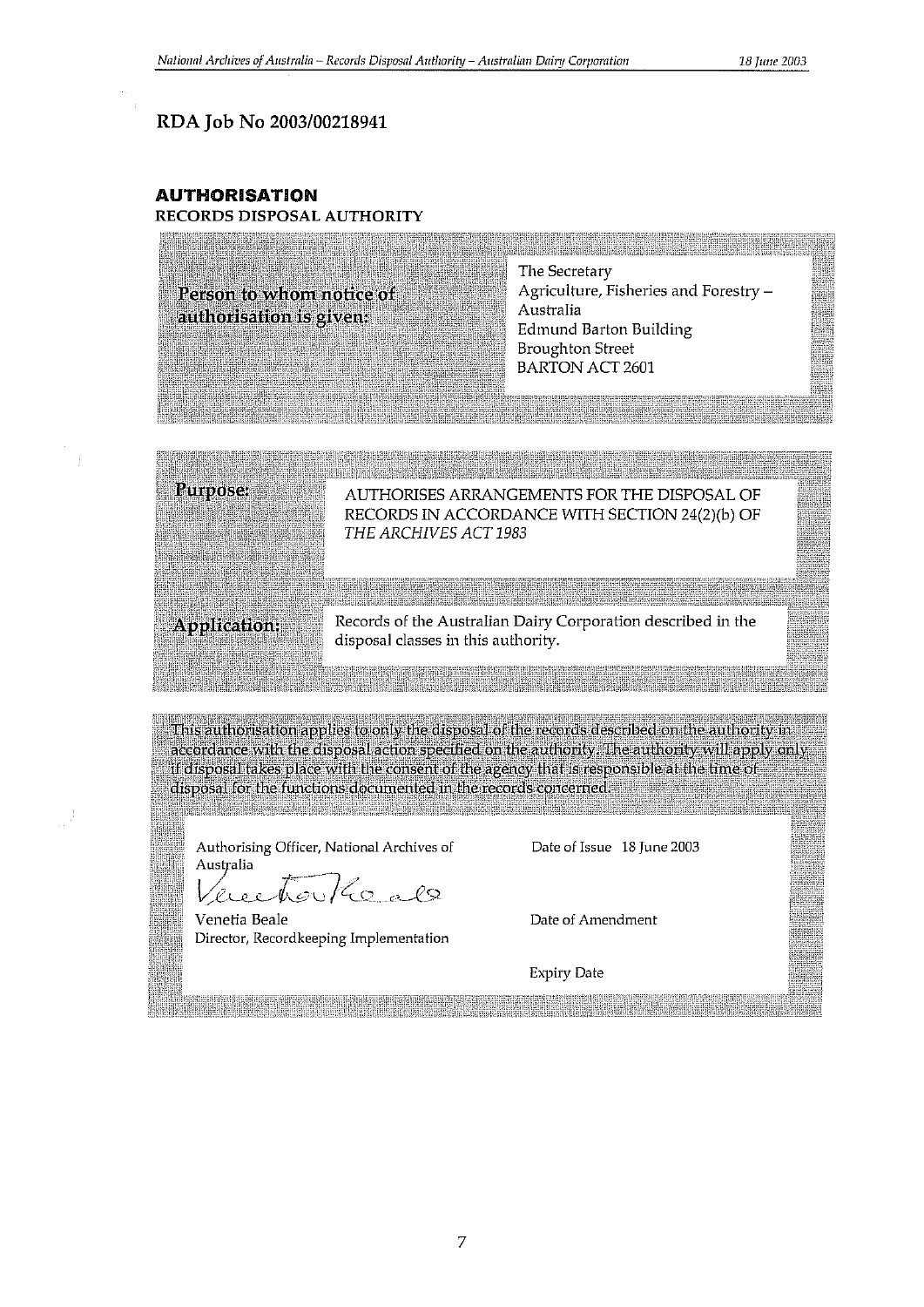### **APPLICATION**

This records disposal authority has been developed to address the records custody and ownership issues arising from the privatisation of the Australian Dairy Corporation (ADC), which as of 30 June 2003 will amalgamate with the Dairy Research and Development Corporation (DRDC) to form a single privatised entity, Dairy Australia. This disposal authority will only authorise the transfer out of the Commonwealth of those records required to meet the ongoing operational needs of the new entity.

This authority does not authorise the transfer to Dairy Australia of any records classified as "retain **national archives" in the National Archive's Administrative Functions Disposal Authority**  (AFDA). All such records will be transferred to the National Archives prior to privatisation, or where that is not possible the records will be forwarded to the portfolio agency, the Department of Agriculture, Fisheries and Forestry of Australia (AFFA), to await transfer to the National Archives.

This authority does not authorise the transfer of records documenting the process of privatisation of the agency and associated issues. These records are potential national archives and must be transferred to AFFA.

Those records not transferred to Dairy Australia will be held by the portfolio agency until such time as they can be disposed of in accordance with an approved records disposal authority.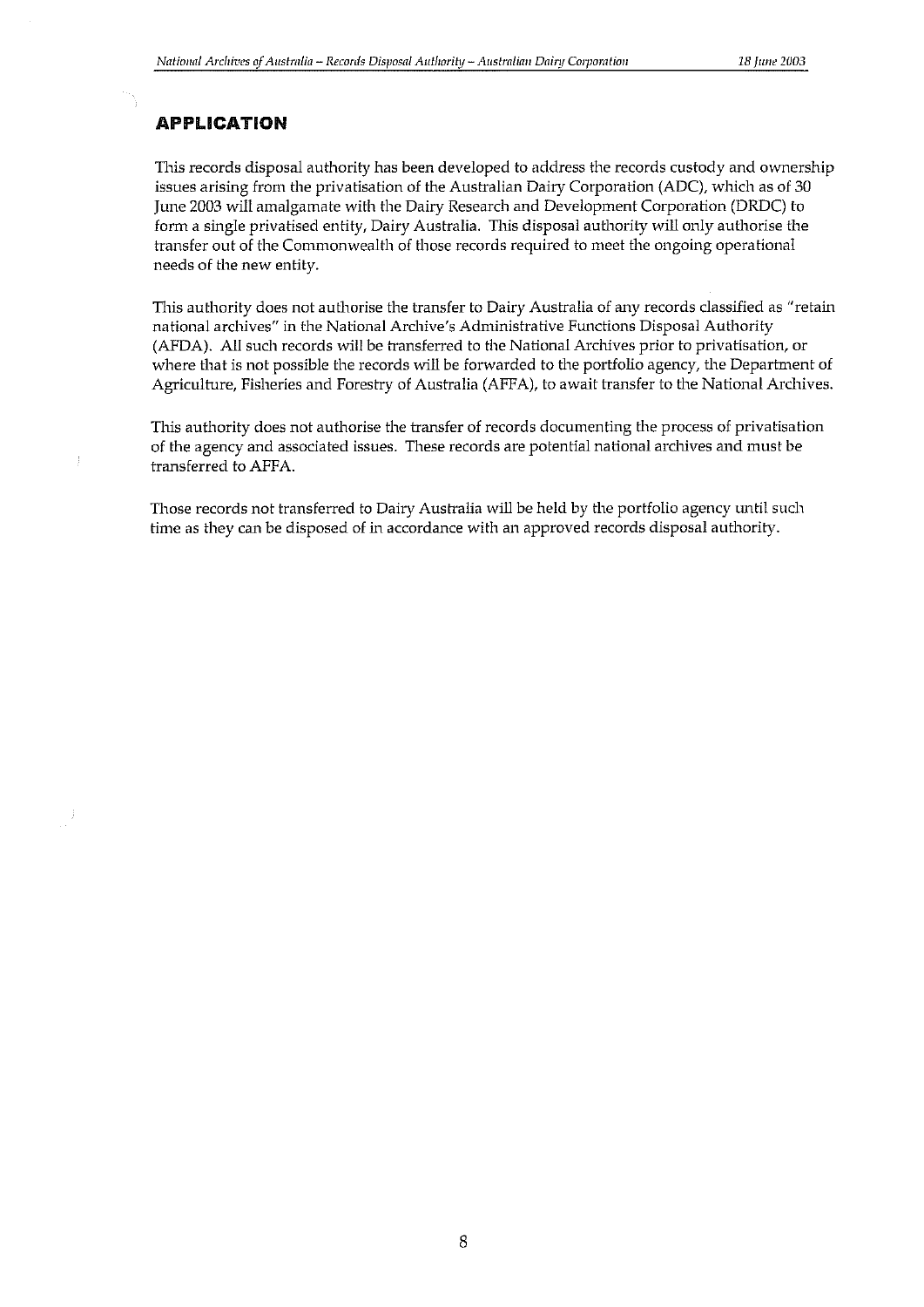### **Operational activities**

### **Accommodation**

#### **Entry Description of Records**

5515 Records relating to the leasing, fit-out, refurbishment and security of ADC controlled accommodation, both domestic and International.

> Excludes records documenting major security breaches or incidents (eg. which result in the laying of charges, or where sabotage is detected). (Date Range: 1997 - 2003)

### **Disposal Action**

Transfer custody and ownership to Dairy Australia

### **Copies of Board Papers**

### **Entry Description of Records**

5516 Copies of records dealing with the management and operation of the ADC board. Includes appointment records, meeting minutes, reports, authorisations and agendas. These records also cover the operation of the Interim Advisory Board and the Board Audit Committee.

> Original board records will be transferred to the portfolio agency. (Date Range: 2000 - 2003)

### **Disposal Action**

Transfer custody and ownership to Dairy Australia

### **Committees and Meetings**

÷

#### **Entry Description of Records**

5517 Records pertaining to committees and meetings, both internal and external, managed and Instigated by ADC, relating to basic ADC functions through to core industry functions. Includes documents covering the establishment of committees, minutes, reports, recommendations and other supporting documentation.

> Excludes records relating to internal high-level corporate committees with overall responsibility for making major decisions in the area of agency policy and agency corporate planning, and external committees for which the ADC acts as secretariat. (Date Range: 1998 - 2003)

### **Disposal Action**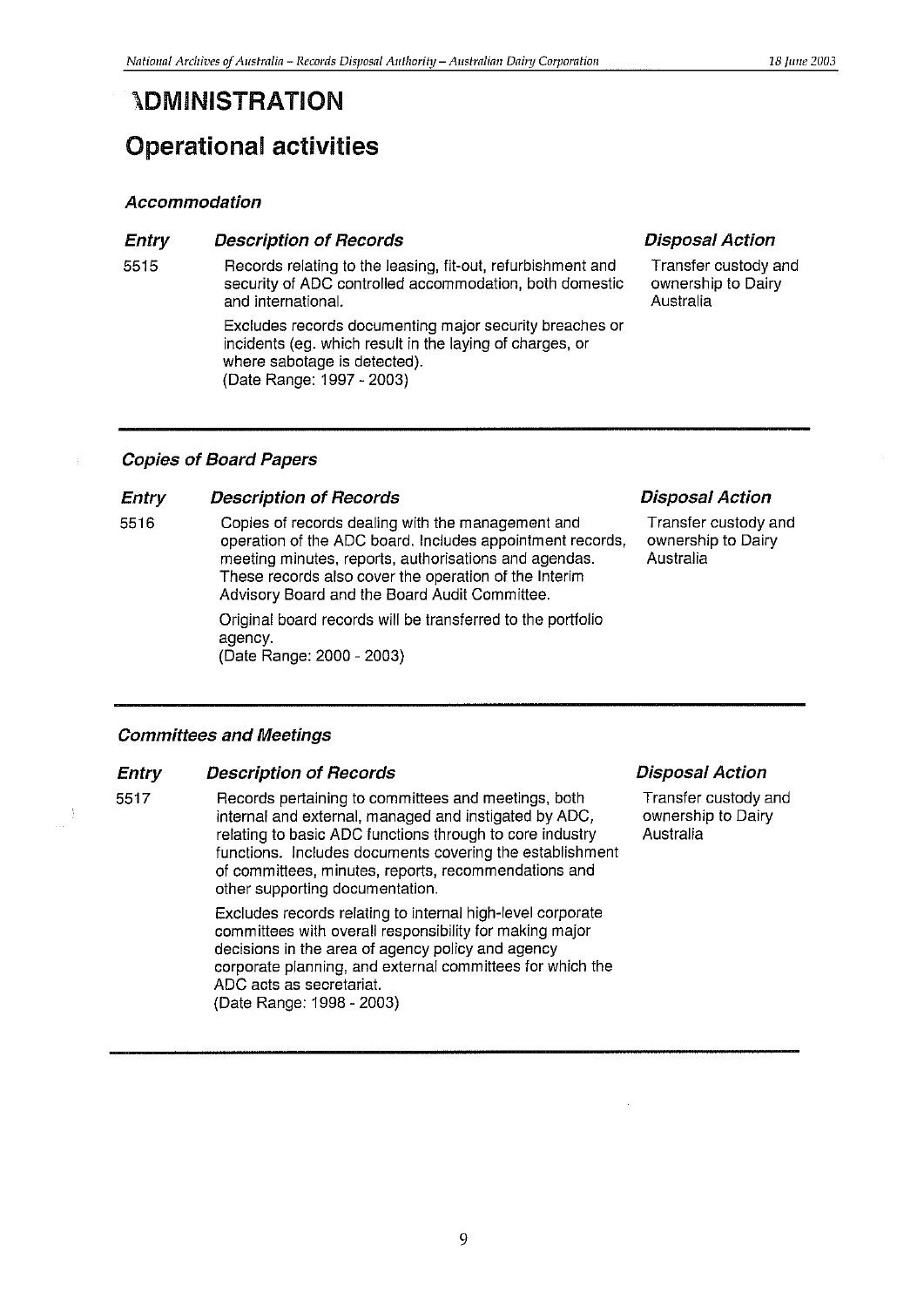## **Operational activities**

### **Contracts and Agreements**

5518

#### **Entry Description of Records**

Records documenting negotiations, establishment, maintenance, and review of contracts and agreements for projects, goods and services that relate to ADC functional and administration issues. Includes both simple contracts and contracts under seal.

> Excludes final versions of significant agreements with government bodies and records relating to the negotiation, establishment, maintenance and review of such agreements. (Date Range: 1996 - 2003)

### **Disposal Action**

Transfer custody and ownership to Dairy Australia

### **Financial Management**

### **Entry Description of Records**

5519 Records pertaining to the finance and accounting operations of ADC, including budgets, estimates, accounts payable, audits, capital expenditure, asset management, financial statements and reports, banking activities, insurance, treasury and taxation issues. Includes records relating to the management of the Dairy Supplementary Adjustment Fund (DSAF) and the financial management database. (Date Range: 1999 - 2003)

### **Disposal Action**

Transfer custody and ownership to Dairy Australia

### **Human Resources**

### **Entry Description of Records**

5520 Records that support the management of all employees within ADC under the relevant awards and agreements that exist.

> Excludes personnel history records, policy documents, establishment records and records connected with the development and implementation of Occupational, Health and Safety issues and workers compensation claims. (Date Range: 1995 - 2003)

### **Disposal Action**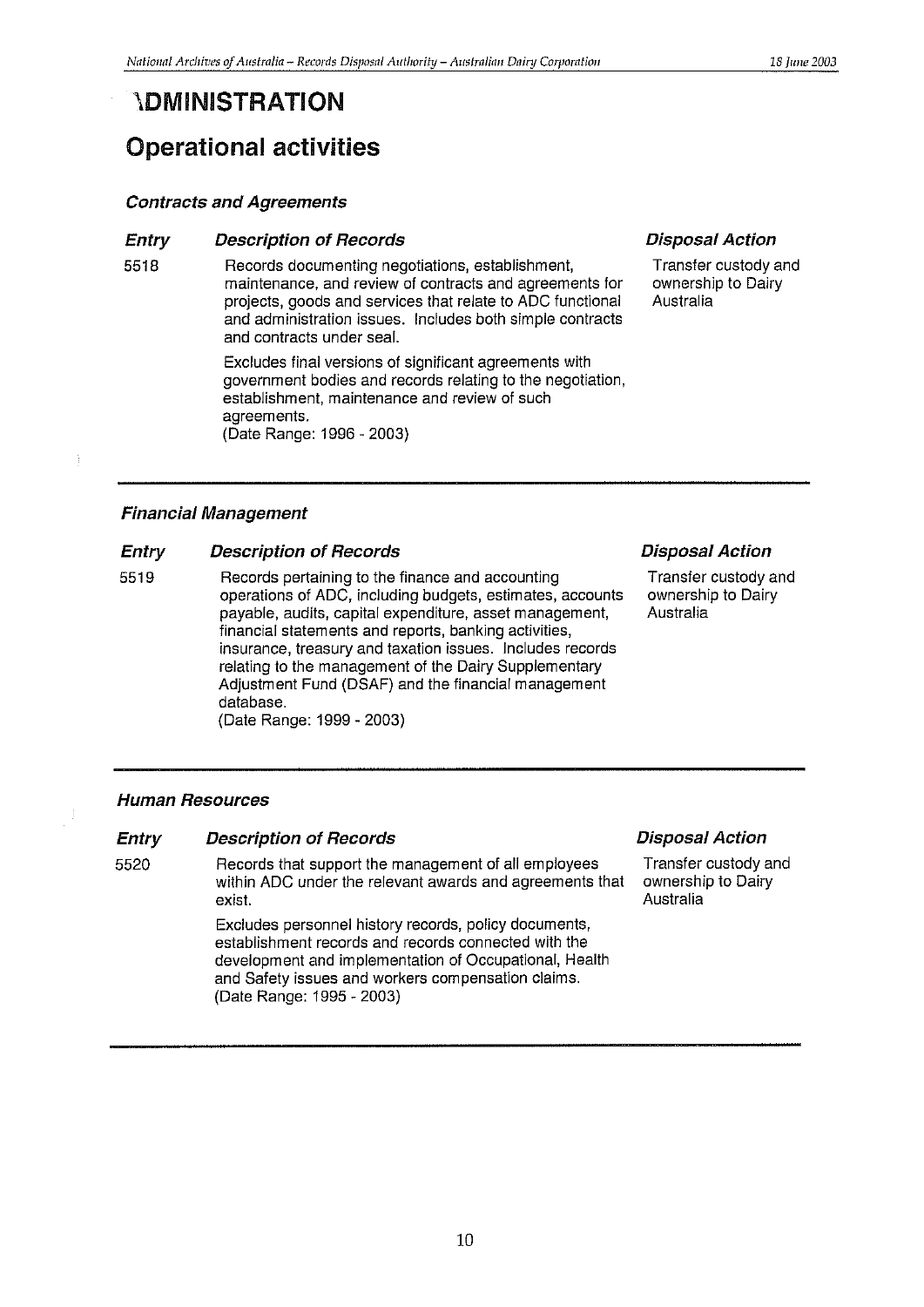### **Operational activities**

### **Information Management**

### **Entry Description of Records**

5521

Records relating to the management, organisation, maintenance and disposal of the ADC's library and records management services. Includes catalogues and databases supporting the library, disposal authorities etc.

Excludes:

- the ADC's recordkeeping system database and associated control records,
- records documenting functions which have been transferred to another Commonwealth agency or institution, and
- records documenting the transfer of ownership of records following the privatisation of an agency. (Date Range: 1999 - 2003)

### **Disposal Action**

Transfer custody and ownership to Dairy Australia

### **Information Systems and Telecommunications**

#### **Entry Description of Records**

5522 Records documenting the evaluation, selection, acquisition, implementation, management and maintenance of communication systems, information systems and related goods and services, and records documenting the development and modification of specialised systems and applications to meet specific business needs.

> Includes records relating to PC support services, outsourcing of information technology, allocation of equipment, configuration of software, associated audit reports and product testing, security arrangements, system logs, advice provided by consultants, and records documenting the migration of records between electronic systems. (Date Range: 1990 - 2003)

#### **Disposal Action**

Transfer custody and ownership to Dairy Australia

### **Intellectual Property**

| Entry | <b>Description of Records</b>                                                                                                              | <b>Disposal Action</b>                                  |
|-------|--------------------------------------------------------------------------------------------------------------------------------------------|---------------------------------------------------------|
| 5523  | Records relating to the management of ADC's intellectual<br>property, such as trademarks, logos, patents etc.<br>(Date Range: 1990 - 2003) | Transfer custody and<br>ownership to Dairy<br>Australia |

 $\cdot$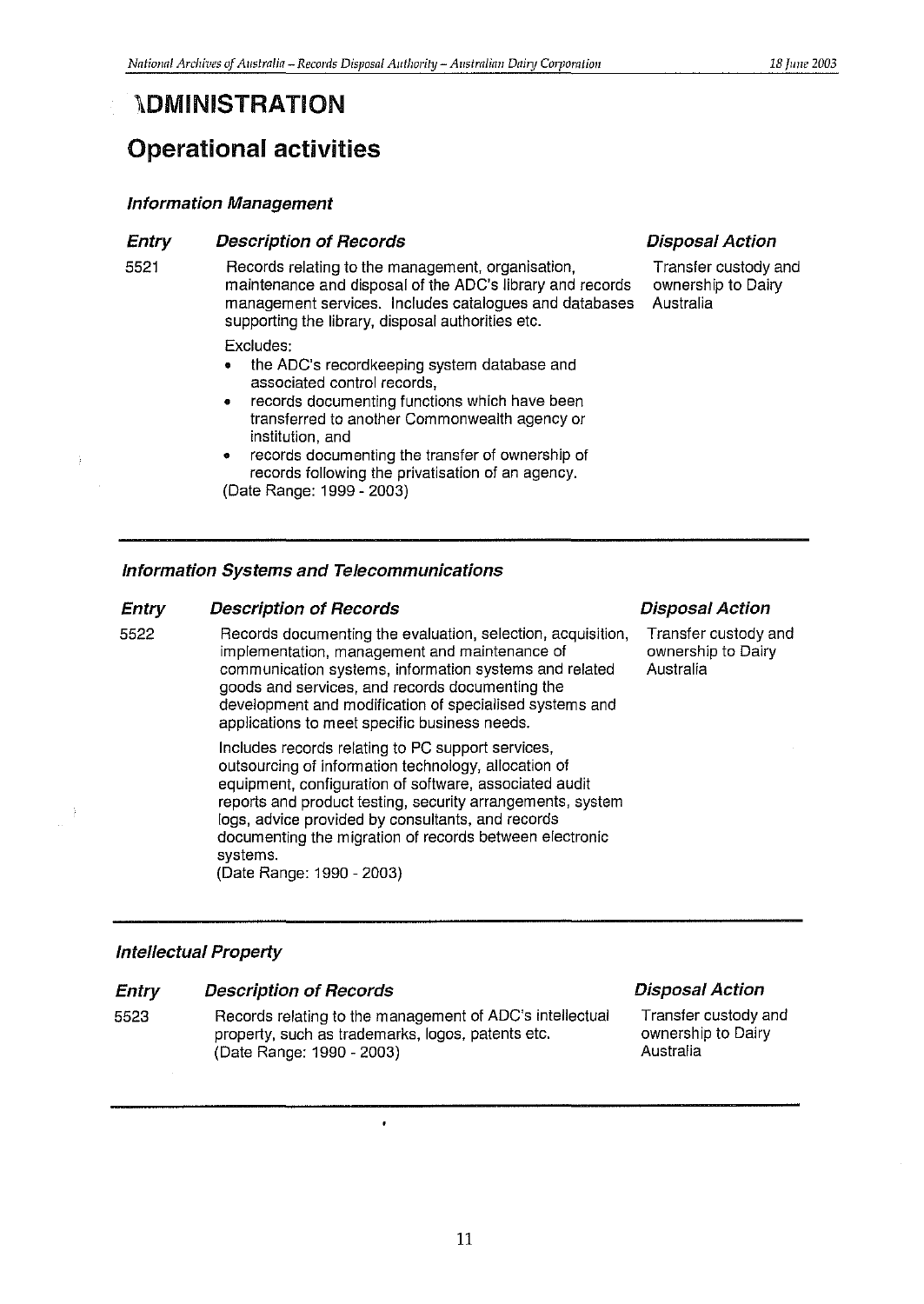### **Operational activities**

### **Intranet and Extranet**

| Entry | <b>Description of Records</b>                                                                                | <b>Disposal Action</b>                                  |
|-------|--------------------------------------------------------------------------------------------------------------|---------------------------------------------------------|
| 5524  | Records relating to the development of ADC's proposed<br>intranet and extranet.<br>(Date Range: 2000 - 2003) | Transfer custody and<br>ownership to Dairy<br>Australia |

### **Legal Services**

| Entry | <b>Description of Records</b> |  |
|-------|-------------------------------|--|
|-------|-------------------------------|--|

5525 Records relating **to** the provision of legal services to the ADC. Includes documentation of legal advice provided to the agency, legal agreements and records relating to the handling of legal actions and disputes. (Date Range: 1999 - 2003)

# **Disposal Action**

Transfer custody and ownership to Dairy Australia

### **Office Services**

**Entry Description of Records Contract Contract Disposal Action Contract Disposal Action** 

5526 Records pertaining to general office service functions, such as purchasing, stationery requirements, equipment maintenance, etc. Also includes vehicle leasing arrangements and associated fleet management records. (Date Range: 2000 - 2003)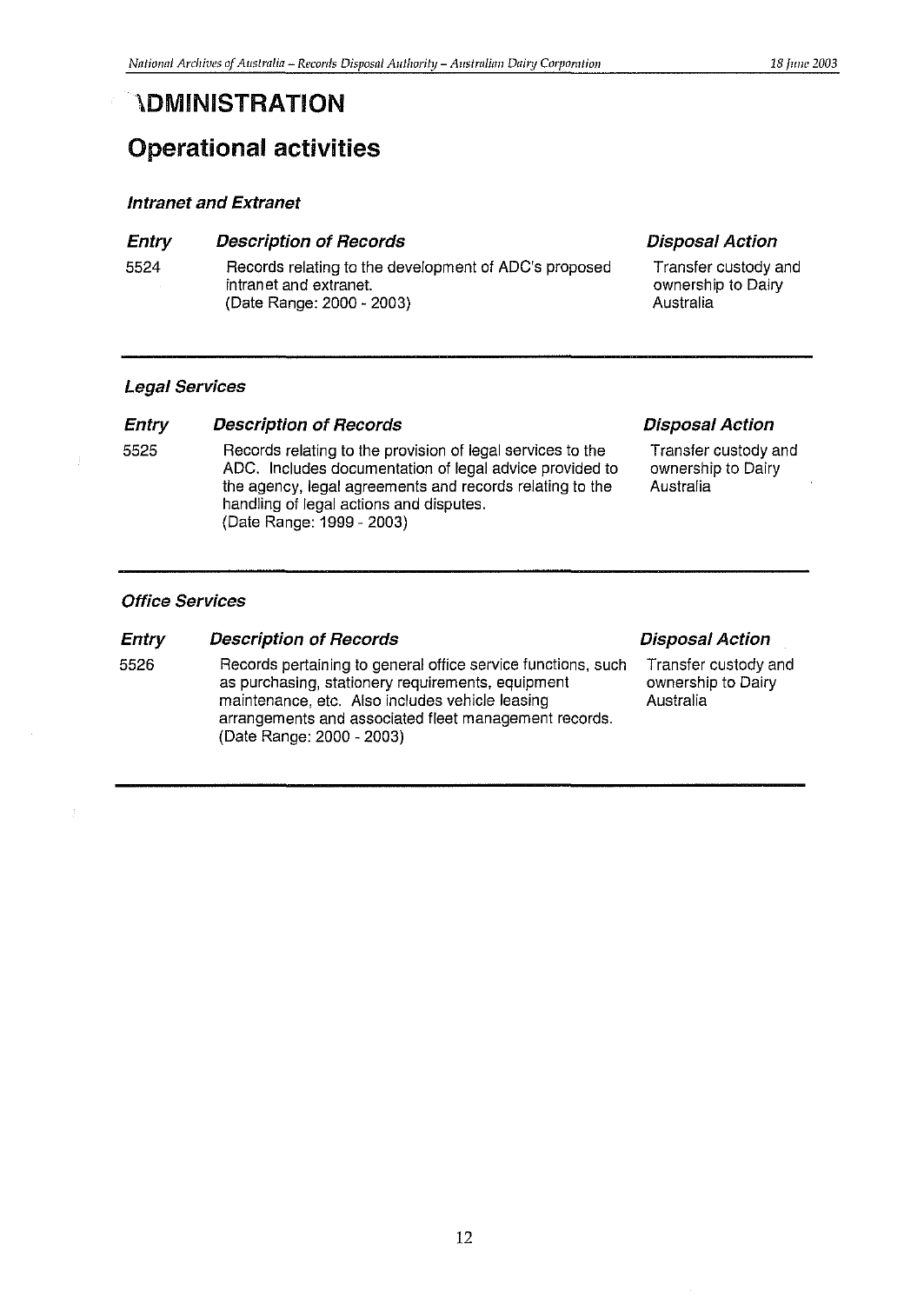### **Operational activities**

### **Policies and Procedures**

### **Entry Description of Records**

5527

Records dealing with the deveiopment and implementation of policy and procedures, which govern the functioning of ADC.

Excludes:

- policies and procedures relating to Occupational, Health and Safety, Compensation and Human Resource areas,
- master copies of agency recordkeeping and information management procedures, and
- records documenting the development of the agencies strategic management policies and industrial relations policies.

(Date Range: 2000 - 2003)

### **Copy of Recordkeeping System**

### **Entry Description of Records Disposal Action**

5528 Copy of information contained within the ADC recordkeeping system - the main control record for the records of the ADC. Original to be transferred to the National Archives prior to privatisation. (Date Range: 1990 - 2003)

### **Disposal Action**

Transfer custody and ownership to Dairy Australia

Transfer custody and ownership to Dairy Australia

### **Strategic Plans and Reviews**

### **Entry Description of Records**

5529 Records documenting the development and establishment of plans formuiated **to** support the management of specific strategic management activities. Includes corporate and department business plans.

> Exciudes finai versions of agency-wide strategic or corporate pians (including agency-wide charts produced after a major restructure) and reviews. Also excludes plans and reviews relating specifically to Occupational Health and Safety, Compensation and Human Resource Management. (Date Range: 2000 - 2003)

### **Disposal Action**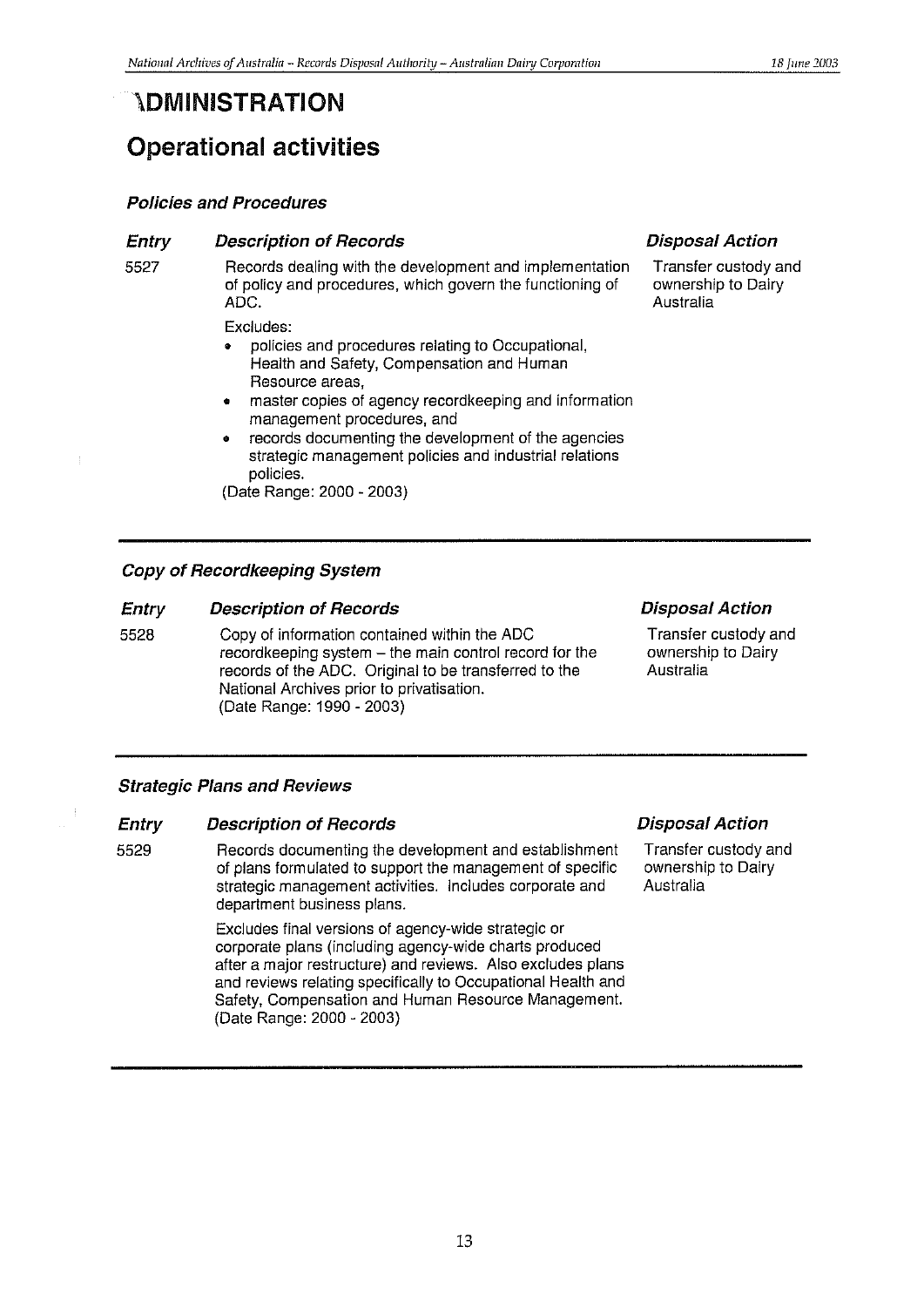$\bar{\mathcal{A}}$ 

### **\DMINISTRATION**

## **Operational activities**

### **Tendering**

 $\hat{f}$ 

| Entry | <b>Description of Records</b>                                                                                                                      | <b>Disposal Action</b>                                  |
|-------|----------------------------------------------------------------------------------------------------------------------------------------------------|---------------------------------------------------------|
| 5530  | Records involved in the development, issuing and receipt,<br>and evaluation of tenders issued for goods and services.<br>(Date Range: 1996 - 2003) | Transfer custody and<br>ownership to Dairy<br>Australia |

### **Travel**

j

 $\bar{1}$ 

| Entry | <b>Description of Records</b>                                                                                  | <b>Disposal Action</b>                                  |
|-------|----------------------------------------------------------------------------------------------------------------|---------------------------------------------------------|
| 5531  | Records relating to travel of ADC staff both domestically<br>and internationally.<br>(Date Range: 2000 - 2003) | Transfer custody and<br>ownership to Dairy<br>Australia |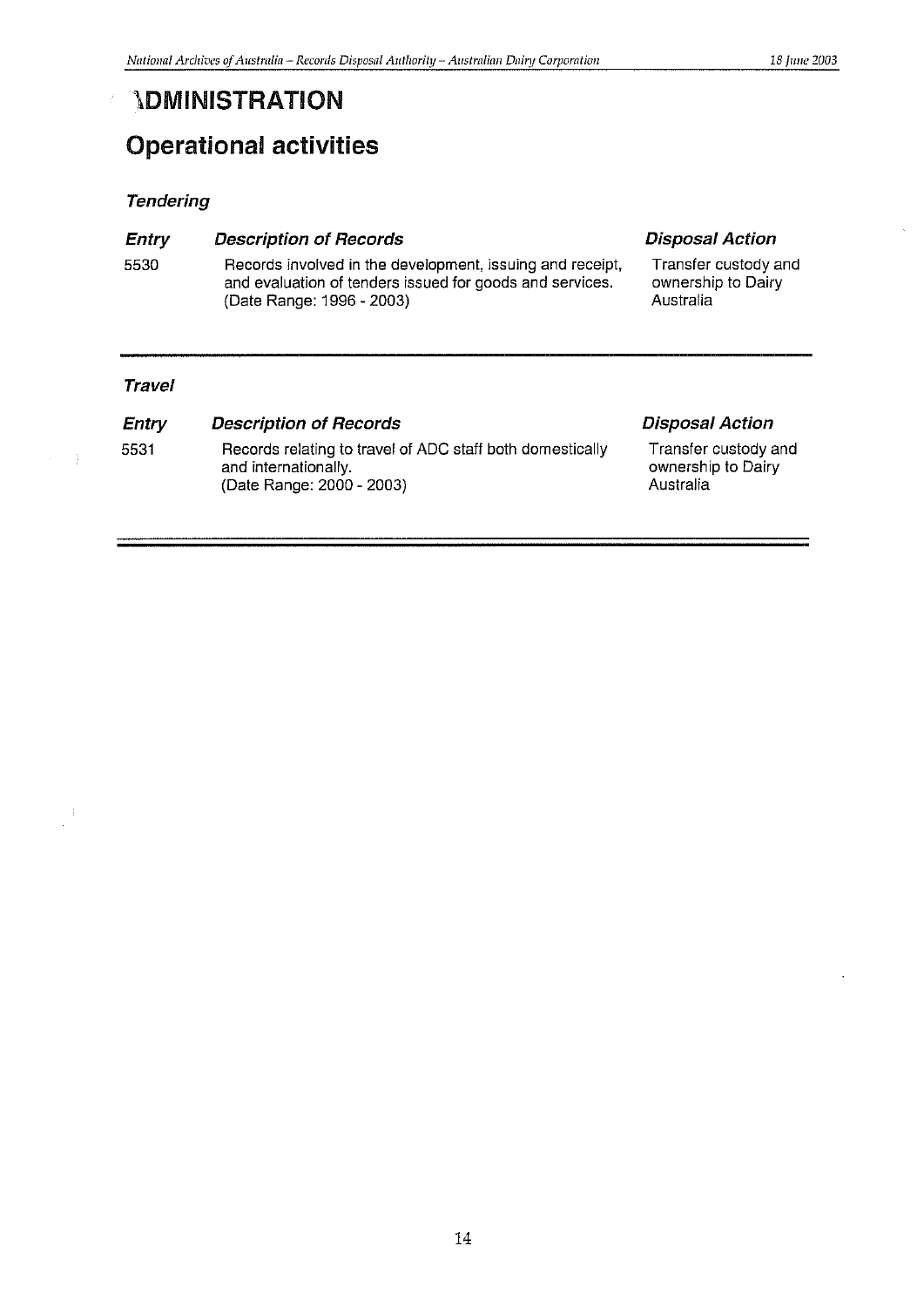## **10MMERCIAlOPERATIONS**

### **Operational activities**

### **Commercial Operations**

### **Entry Description of Records**

5532 Records relating to the commercial operations of the ADC in relation to its interest and investments in the operation of dairy organisations in which ADC has or has had equity. Includes records connected with overseas offices, AustDiary Ltd financial management, shipping, product sales and product supply. (Date Range: 2000 - 2003)

### **Disposal Action**

Transfer custody and ownership to Dairy Australia

### **Single Desk Operations**

#### **Entry Description of Records**

5533 Records pertaining to the commercial operating arm of the ADC. Includes financial management records, production quotas, pricing and market information, correspondence with producers and sellers, information regarding products and sales, supply agreements and contracts, and shipping arrangements.

> Excludes records relating to operational policy, major reports and major agreements connected with single desk operations. (Date Range: 2000 - 2003)

### **Disposal Action**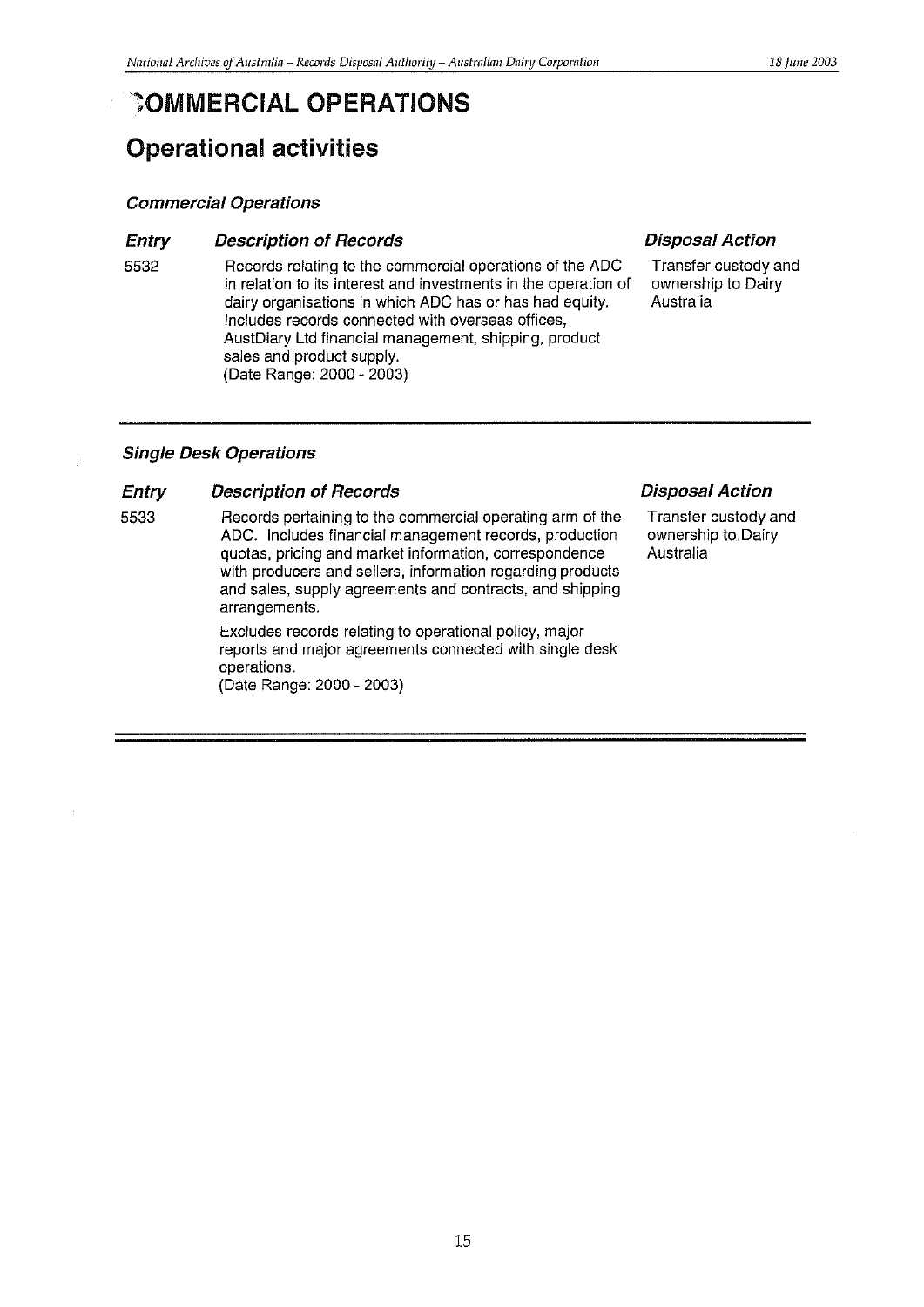### **'NDUSTRY LIAISON**

## **Operational activities**

### **Dairy Regulation and Policy**

### **Entry Description of Records**

5534 Records pertaining to the development of regulations and policies for the Australian dairy industry. Incudes communication with federal and state governments and authorities, industry bodies and other stakeholders.

> Excludes advice provided to government on controversial pubiic issues with far reaching implications for the functional responsibilities of the agency. Also excludes legal advice received in connection with preparing contributions. (Date Range: 2000 - 2003)

### **Disposal Action**

Transfer custody and ownership to Dairy Australia

### **Emergency and Crisis Management**

### **Entry Description of Records**

5535 Records dealing with the development and implementation of dairy industry strategies for responding to crisis issues, such as disease outbreaks. Inciudes industry disaster management plans, disease specific information, international responses to disease outbreaks, and advice to the public and industry regarding disease outbreaks and action within Australia. (Date Range: 2000 - 2003)

### **Disposal Action**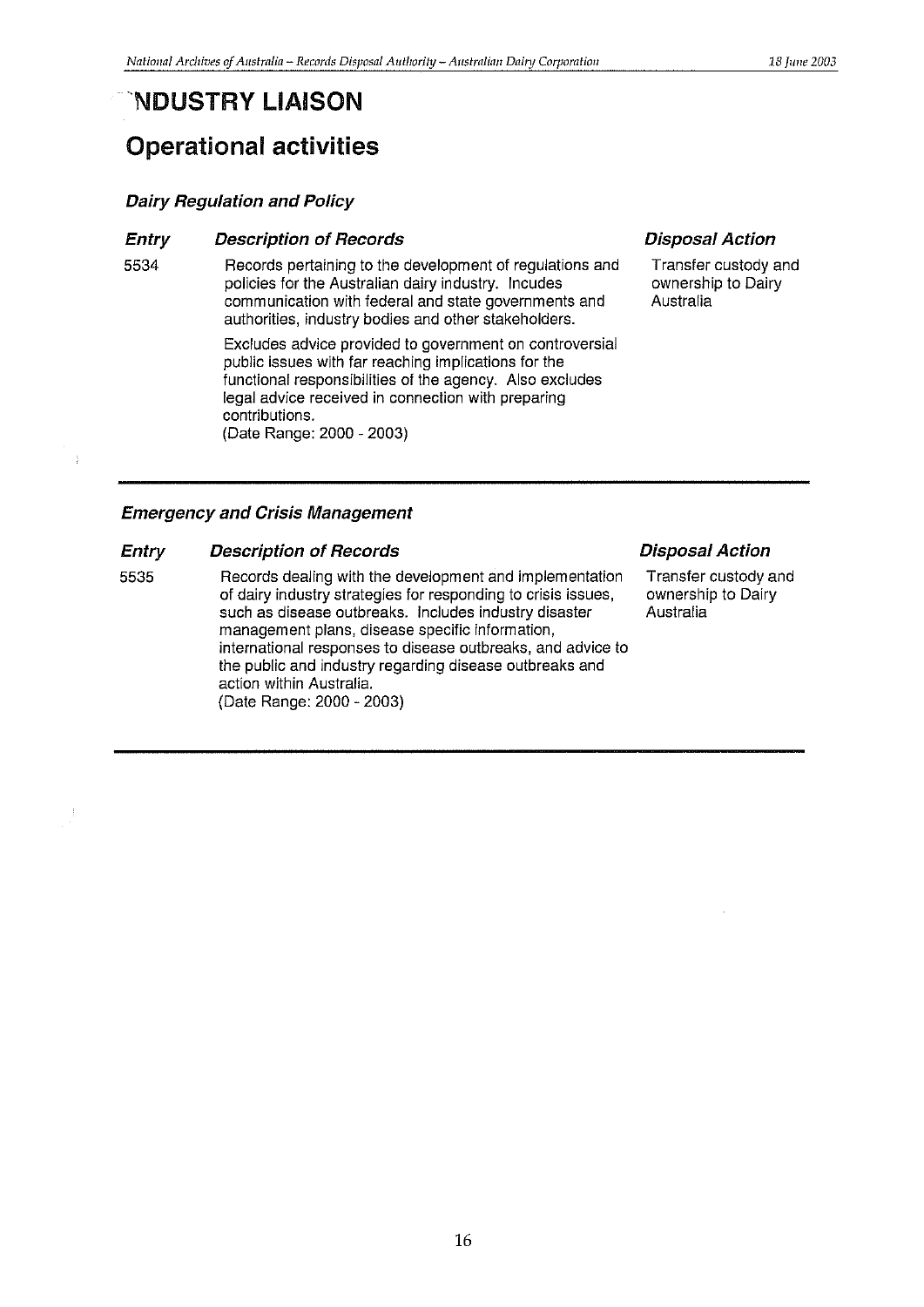### **NDUSTRY LIAISON**

### **Operational activities**

### **Government, Corporate and Community Relations**

### **Entry Description of Records**

5536

Records dealing with contacts between the ADC, domestic and international organisations, federal and state government agencies, health institutions, educational institutions and other bodies. Includes advice provided to the portfolio agency, correspondence, reports, submissions etc.

Exciudes:

- advice provided to government on controversiai topics,
- records documenting the development of Cabinet memorandums or advice provided to the portfolio Minister, or to the portfolio agency for the benefit of the Minister or in response to a request issued by the Minister,
- agency responses to official inquiries relating to the primary function of the agency, and
- records relating to representations made by the Minister, or on behaif of the Minister, to peak bodies in the industry.

(Date Range: 1996 - 2003)

### **Industry Relations and Communication**

### **Entry Description of Records**

5537 Records dealing with liaison and communication activities between the ADC and the dairy industry (and related stakeholder groups). includes records pertaining to public and industry relations programs undertaken by the ADC to support the dairy industry. Includes records supporting presentations and sponsorship arrangements, as weli as the contact management database. (Date Range: 1990 - 2003)

### **Disposal Action**

Transfer custody and ownership to Dairy Australia

### **Disposal Action**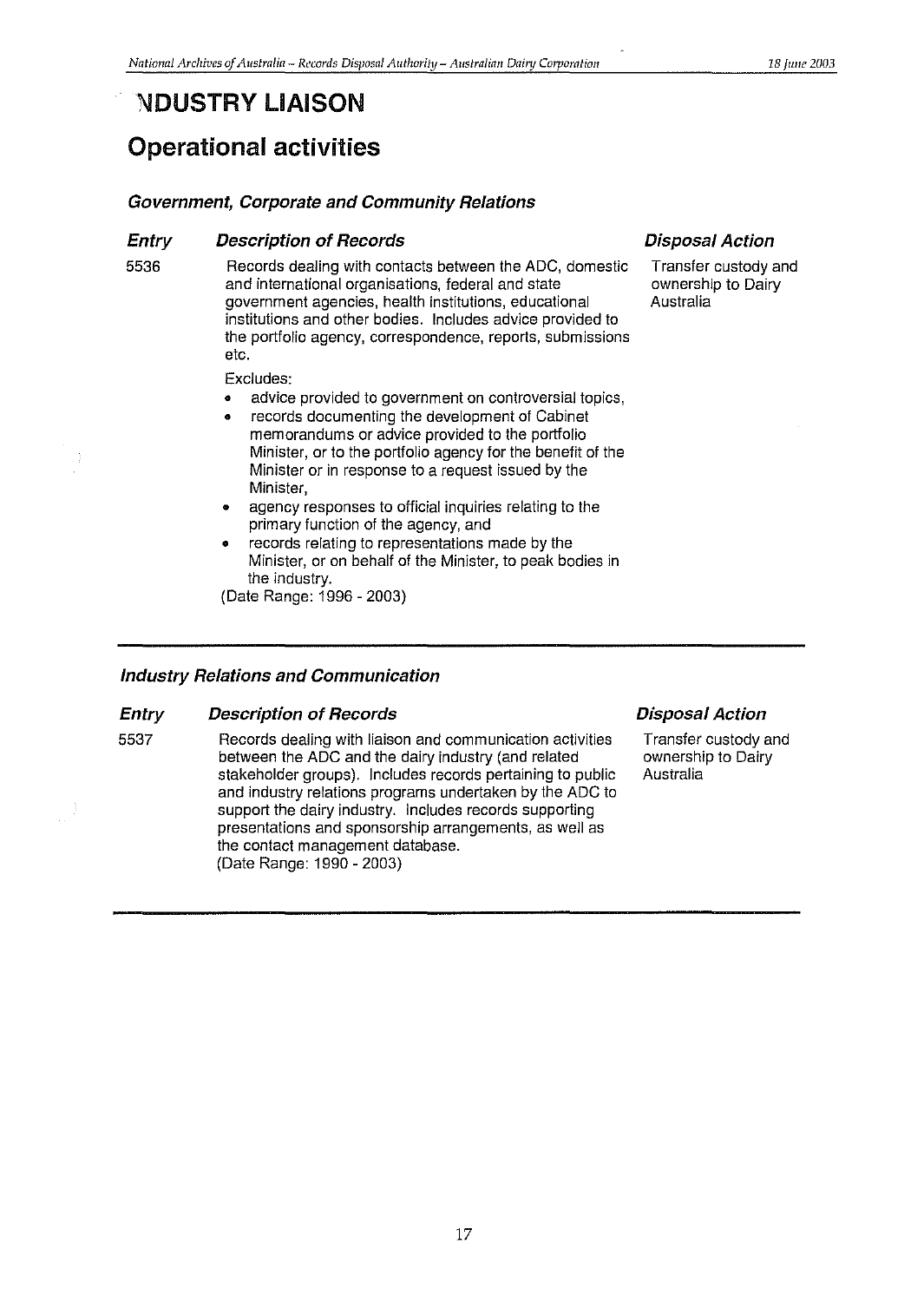### **'NDUSTRY LIAISON**

### **Operational activities**

### Technical Issues **Management**

### **Entry Description of Records**

5538 Records relating to dairy industry issues, such as animal health and welfare, exotic diseases, environmentai matters, and food safety and labeliing, that have a significant impact upon the dairy industry and ultimately provide a positive benefit to the industry.

> Inciudes records relating to industry-wide plans, standards, advice and notification to interested dairy organisations. (Date Range: 1995 - 2003)

### **Disposal Action**

Transfer custody and ownership to Dairy Australia

### **Visiting Delegations**

#### **Entry Description of Records Disposal Action Control Control Control Control Control Disposal Action**

- 
- 5539 Records pertaining to visits by domestic and overseas delegations to the ADC. Includes visits by community groups, industry and government representatives. (Date Range: 2000 - 2003)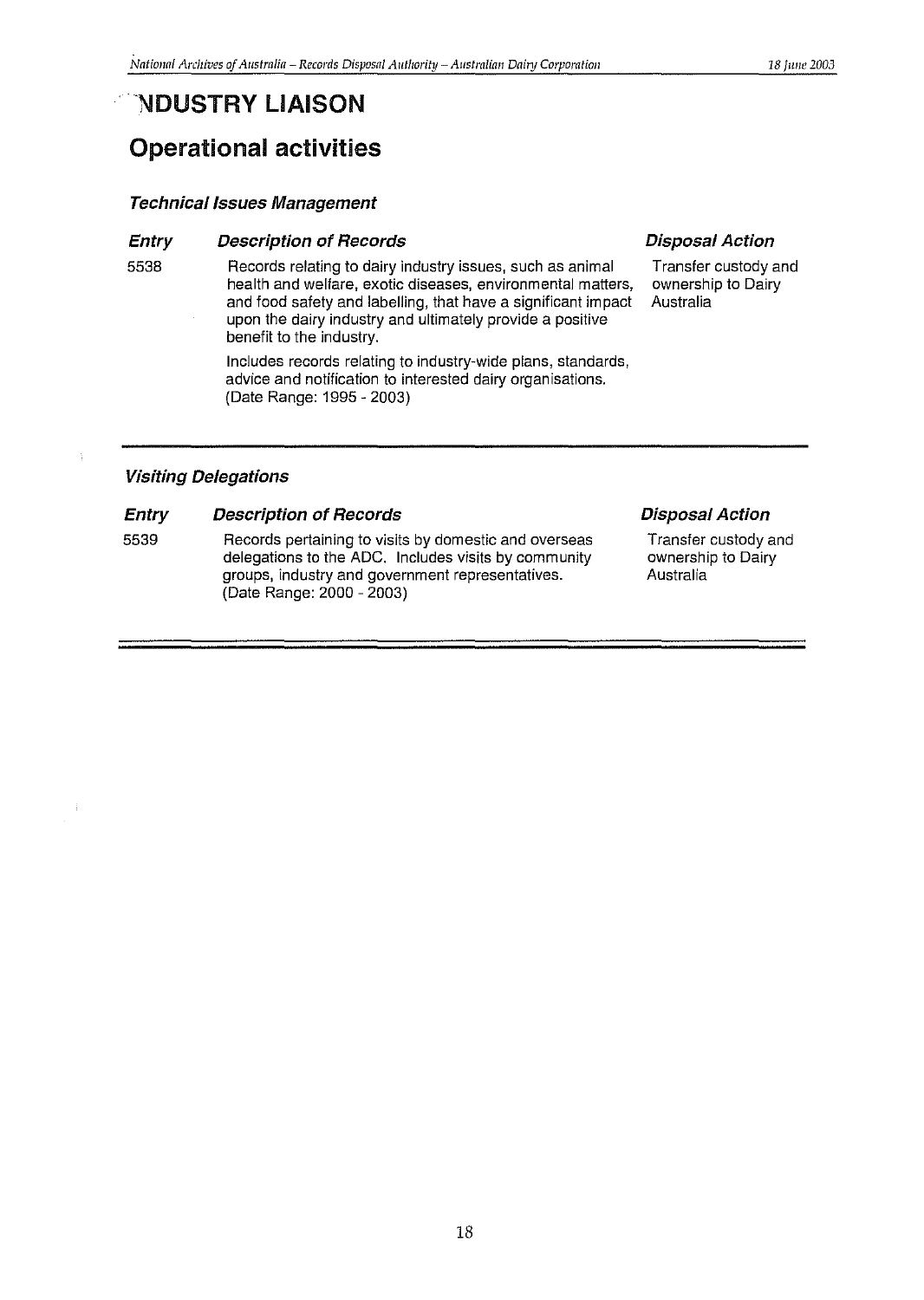## '\ARKET RESEARCH AND DEVELOPMENT

## **Operational activities**

### **Consumer Research Reports**

### **Entry Description of Records**

5540 Reports commissioned by the ADC relating to a wide variety of topics including eating habits, attitudes to dairy, product content, affect on health issues, effectiveness of advertising campaigns and nutrition issues. (Date Range: 1990 - 2003)

### **Disposal Action**

Transfer custody and ownership to Dairy Australia

### **Industry Statistical Data Collection**

### **Entry Description of Records**

5542 Records reiating to the collection of key industry data, data dissemination and report production, dealing with issues such as milk intake, sales, production and exports. Includes the Industry Statistical Data Management database. (Date Range: 1977 - 2003)

### **Disposal Action**

Transfer custody and ownership to Dairy Australia

### International Intelligence

### **Entry Description of Records Disposal Action**

5543 Records dealing with the gathering of information relating to specific countries' dairy policies, products, trade, marketing and promotions. (Date Range: 1993 - 2003)

Transfer custody and ownership to Dairy Australia

### **International Trade Development**

### **Entry Description of Records**

5544 Records relatinq to the ADC's integrated program of business development, trade policy and market intelligence activities which work to maximise export sales opportunities for Australian dairy products. Include records relating to ADC advice and input into trade agreements and alliances, bilateral & multilateral negotiations, GATT and other trade delegations, and operations of overseas offices and representations. (Date Range: 1993 - 2003)

### **Disposal Action**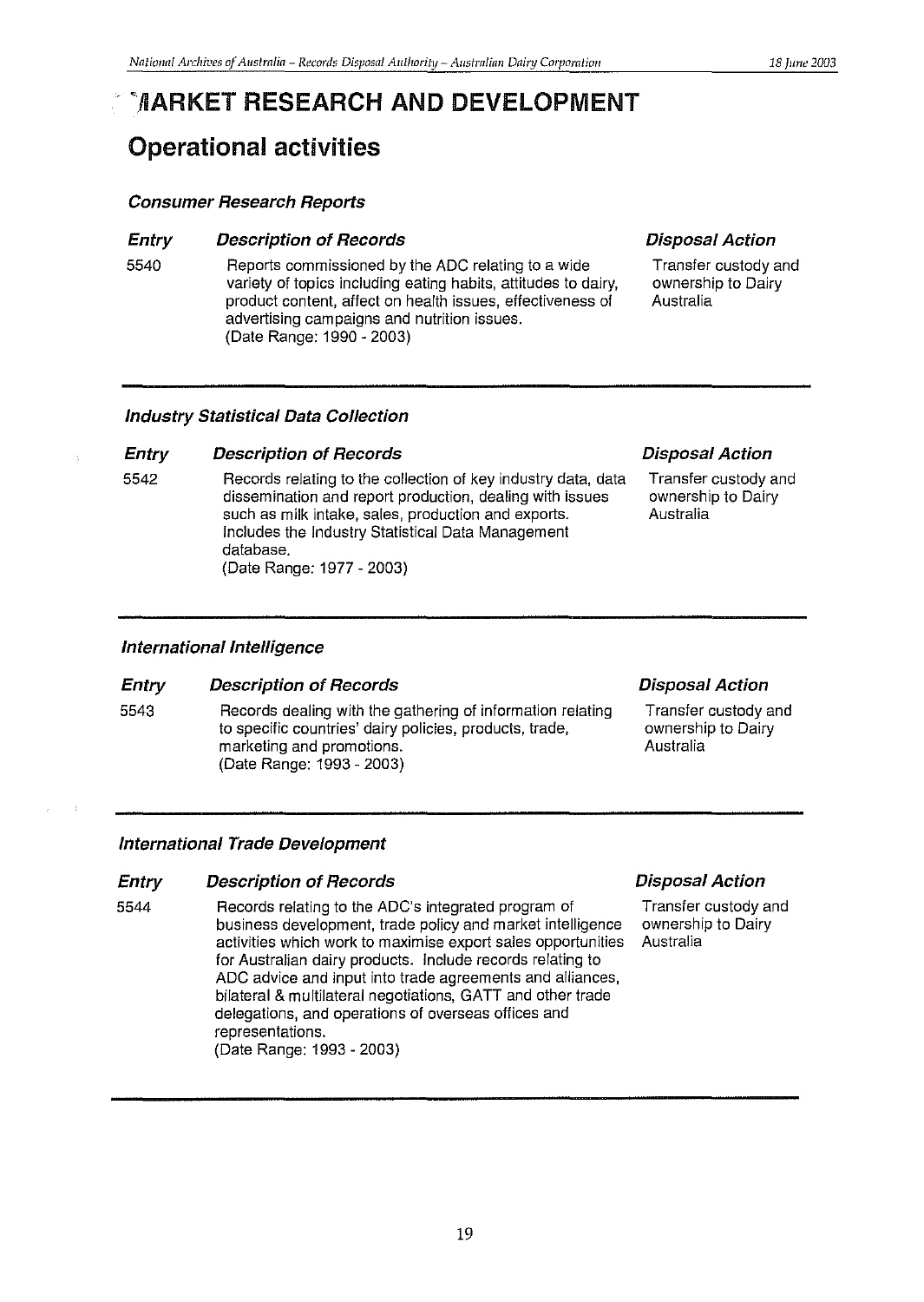## **-nARKET RESEARCH AND DEVELOPMENT**

### **Operational activities**

### **Knowledge Management**

### **Entry Description of Records**

5541 Records to support the knowledge management function. Includes records relating to content management, website/intranet information management and use of industry data. (Date Range: 2000 - 2003)

### **Disposal Action**

Transfer custody and ownership to Dairy Australia

### **National Market Intelligence**

### **Entry Description of Records**

5545 Hecords relating to support functions which are designed to provide critical data collection and analysis to support industry strategies and commercial decisions. Includes records documenting farm numbers, cow numbers, milk production, milk levies, manufacturing, retail and sales information. (Date Range: 1993 - 2003)

### **Disposal Action**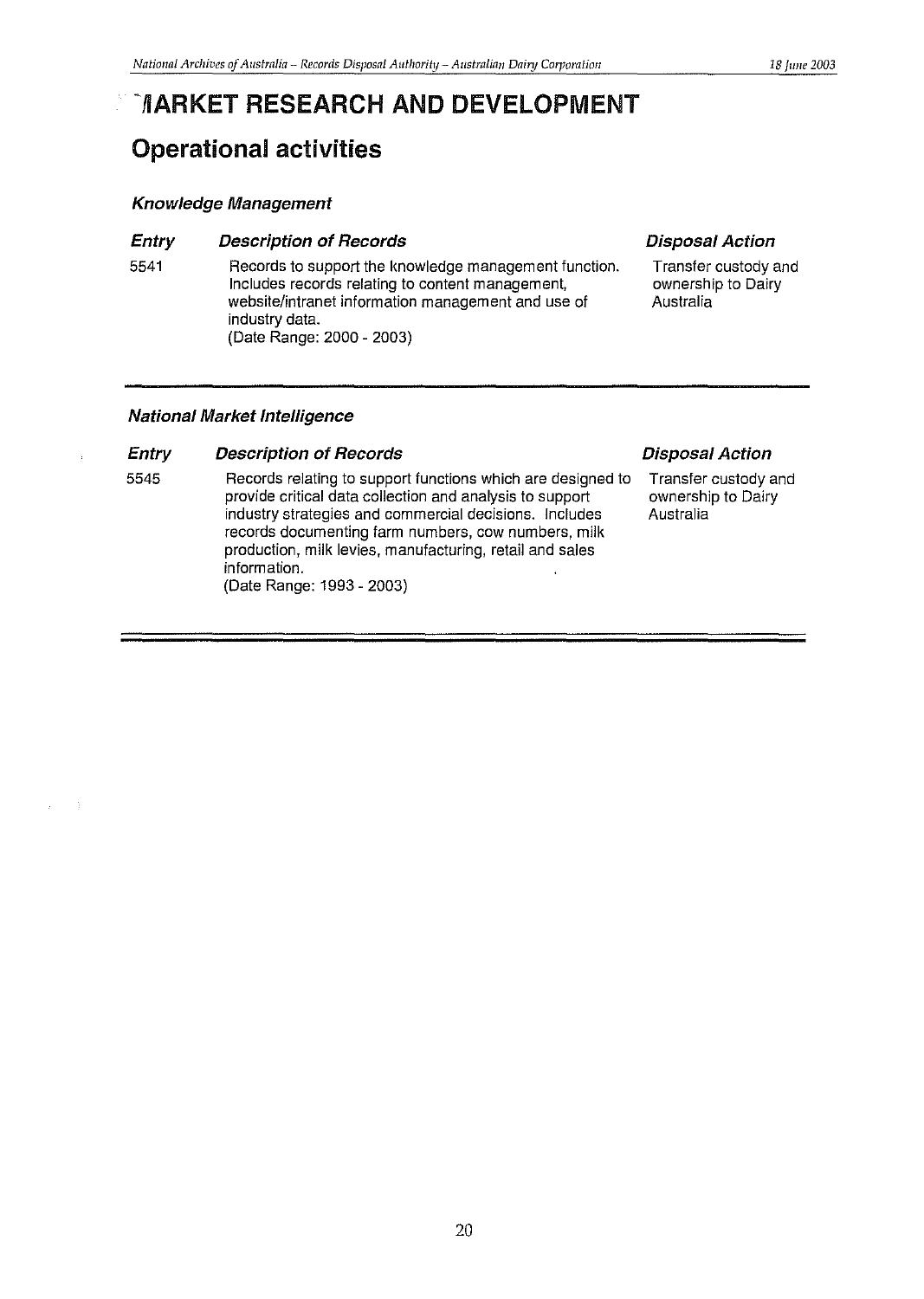### **PROMOTION**

### **Operational activities**

### **Events, Displays, Exhibitions and Presentations**

### **Entry Description of Records**

5546 Records relating to ADC's participation in dairy events, displays and exhibitions such as annual show days, field days and regional conferences. Includes records dealing with arrangements for ADC attendance and contribution to these events.

> Excludes addresses, speeches and presentations presented by the Managing Director, senior agency staff, the Board Chairman or portfolio Minister at major public occasions/events. (Date Range: 2000 - 2003)

### **Disposal Action**

Transfer custody and ownership to Dairy Australia

### **Food Services**

### **Entry Description of Records**

5547 Records pertaining to activities which focus on building support for Australian dairy products among food influencers, including the food media and food educators, as well as restaurants and hotels. Includes records relating to the operation of the test kitchen and recipe development, and recipe catalogue database. (Date Range: 1990 - 2003)

#### **Disposal Action**

Transfer custody and ownership to Dairy Australia

### **Health and Nutrition Services**

**Entry Description of Records**  5548 Records relating to the communication of health and nutrition advice to food influencer organisations and other bodies. Includes nutrition intelligence undertaken by the organisation and the provision of nutrition policy.

(Date Range: 1998 - 2003)

### **Disposal Action**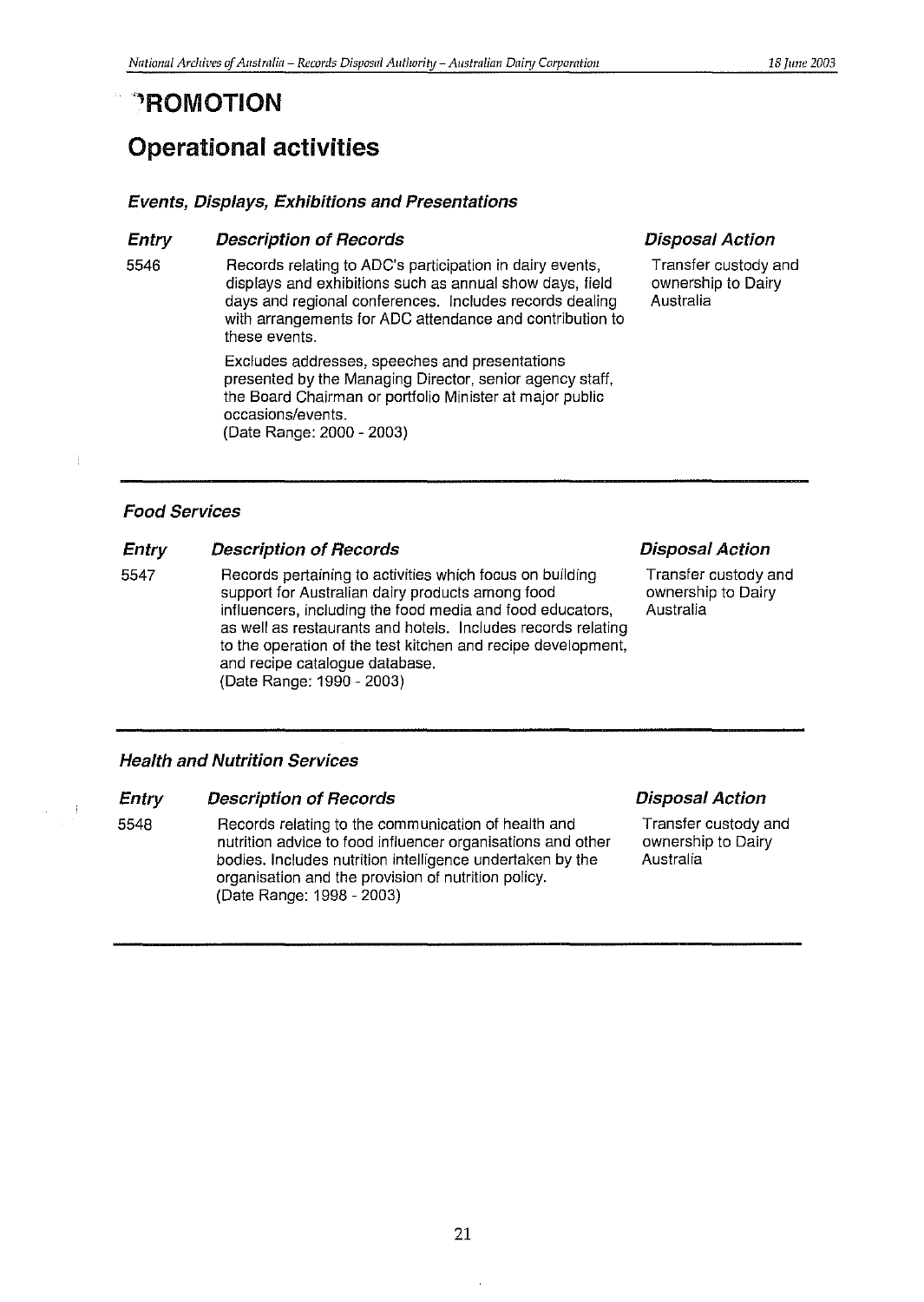## **'ROMOTION**

### **Operational activities**

### **Image Collection**

### **Entry Description of Records**

5549 A collection of images (photographic and transparencies) which have originated within the ADC and outside organisations, and are used primarily for publications, promotional activities and by the industry and the public when requiring specific dairy images

> Excludes those photos of major events/ceremonies/ celebrations selected for retention by the Commonwealth and the image collection database. (Date Range: 1995 - 2003)

### **Disposal Action**

Transfer custody and ownership to Dairy Australia

### **Media Relations**

### **Entry Description of Records Disposal Action**

5550 Records dealing with our contracts and relationship with media outlets in relation to general dairy information, promotional and educational issues.

> Excludes master copies of agency media releases. (Date Range: 2000 - 2003)

Transfer custody and ownership to Dairy Australia

### **Promotional Products**

### **Entry Description of Records Disposal Action**

5551 Records relating to the design, development, production and distribution of promotional items such as clothing ("Cowwear") and stationery items used to promote the dairy industry. (Date Range: 2000 - 2003)

Transfer custody and ownership to Dairy Australia

### **Publications**

### **Entry Description of Records**

5552 Records dealing with production, distribution, sales and mailing lists for publications produced, either externally or internally, for the ADC. These publications include annual reports and reviews, brochures, newsletters, recipe books, the dairy compendium, calendar of events etc (Date Range: 2000 - 2003)

### **Disposal Action**